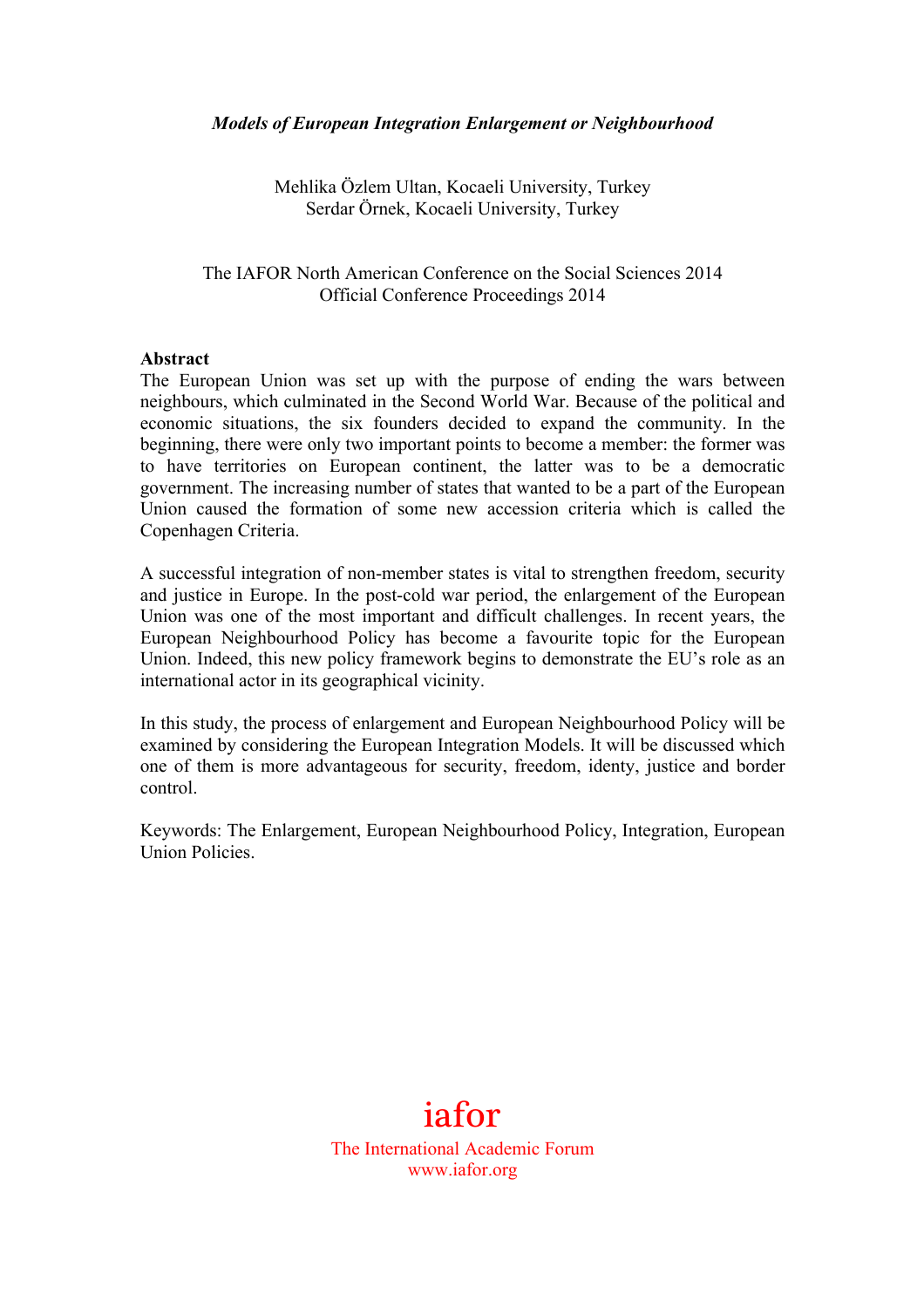The European Union (EU) is an economic-based partnership that represents a form of cooperation between 28 member states. The EU was created in the aftermath of the Second World War and covers much of the European Continent. In 1951, six countries (Belgium, France, Germany, Italy, Luxembourg and the Netherlands) founded the European Coal and Steel Community; in 1957, the European Economic Community and the European Atomic Energy Community. (Enlargement 2013, p. 1)

The European Union currently has 28 Member States. Following the first six Member States, 22 countries have acceded to the EU: 1973: Denmark, Ireland and the United Kingdom; 1981: Greece; 1986: Spain and Portugal; 1995: Austria, Finland and Sweden; 2004: Cyprus, the Czech Republic, Estonia, Hungary, Latvia, Lithuania, Malta, Poland, Slovakia and Slovenia; 2007: Bulgaria and Romania; and 2013: Croatia. (Enlargement 2013, p. 2)

The candidate countries are Turkey, the Former Yugoslav Republic of Macedonia, Iceland, Montenegro and Serbia. All of them are at different levels of the accession process. For example, Montenegro and Serbia have recently begun accession negotiations while Turkey's accession negotiations have been underway since 2005. Macedonia has not started it, due to the ongoing dispute with Greece over the official name of the country. And EU accession talks with Iceland have been on hold since May 2013, because of a new Icelandic government that is opposed to EU membership. Albania, Bosnia-Herzegovina and Kosovo are not recognised as candidates, but they are engaged in the stabilisation and association process. This means that they have the status of potential candidates. (Archick and Morelli 2014, p. 1)

When the enlargement process had begun, countries that were both European and democratic and were not yet integrated into the EU were classified as eligible. (Schimmelfennig, 2008, p.921-922) According to the Maastricht Treaty in 1992, any European country can apply for membership if it meets the "Copenhagen Criteria". (Archick and Morelli 2014, p. 1) These criteria for EU membership require candidates to achieve "stability of institutions guaranteeing democracy, the rule of law, human rights and respect for and protection of minorities; a functioning market economy, as well as the capacity to cope with competitive pressure and market forces within the Union; the ability to take on the obligations of membership, including adherence to the aims of political, economic, and monetary union." (The Copenhagen Criteria 2011, p. 1) Any European country can be the member of the EU who is able to fulfill the EU's political and economic criteria for membership. In order to become a member of the EU, countries must comply with all of the EU's standards and rules, have the consent of the EU institutions and EU member states, and have the consent of their citizens. (Enlargement 2013, p. 1)

According to the EU, the enlargement process is an historic opportunity to bring peace to the European continent. Analysts agreed that the enlargement process is one of the EU's most powerful and effective policy tools and has helped transform dictatorships into stable democracies and free market economies. (Spain and many of the former communist states of Central and Eastern Europe can be seen as examples of this situation.) (Archick and Morelli 2014, p. 1)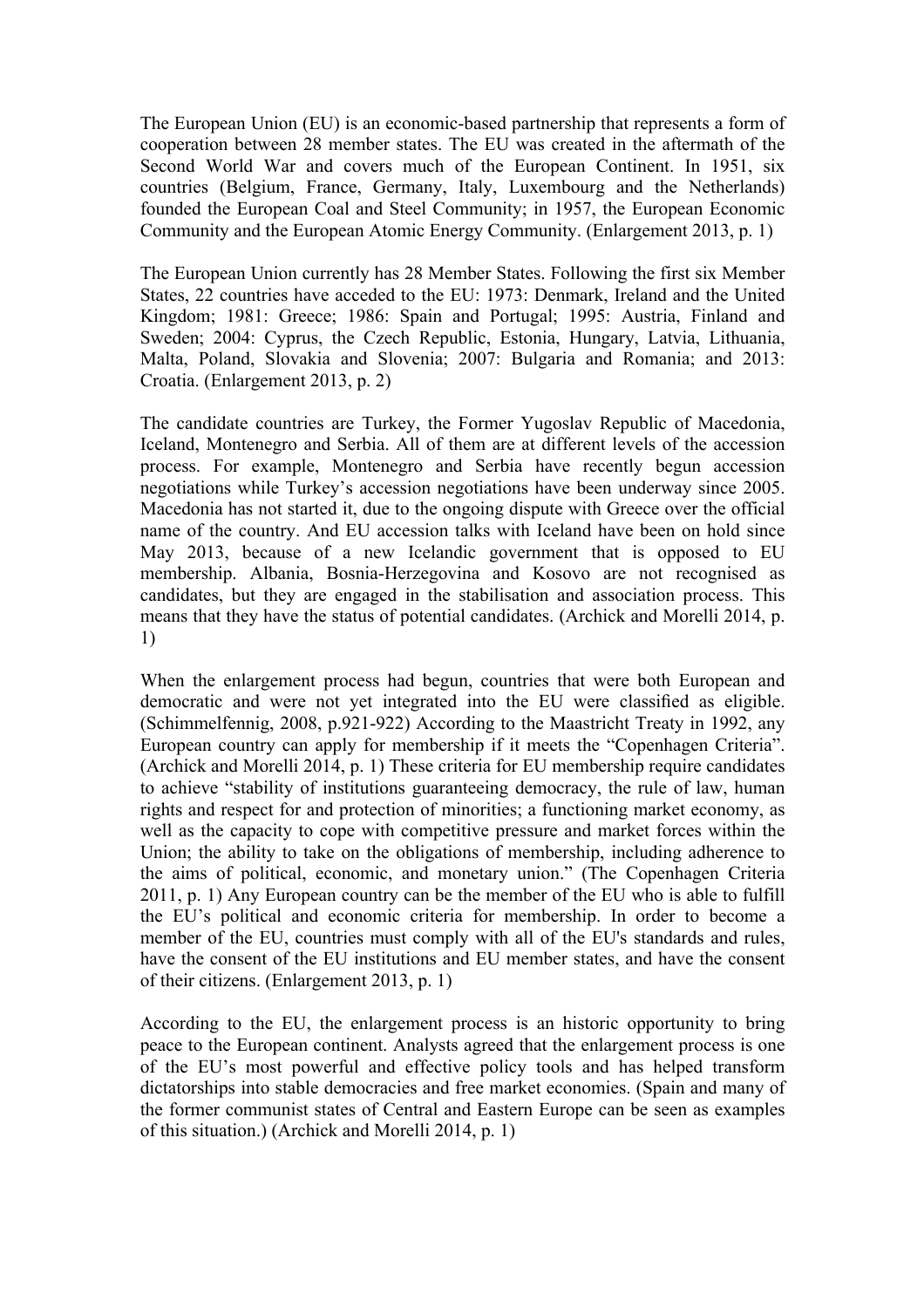Enlargement was always important, but its salience has increased since the end of the Cold War. The accession of three former European Free Trade Association (EFTA) members, the membership of ten countries in 2004, and the extension of the membership perspective to the Western Balkans, has made enlargement a permanent and continuous process. (Schimmelfennig & Sedelmeier 2002, p. 500) The Copenhagen criteria helped for the historical transformation and accession of the countries of Central and Eastern Europe. (European Commission 2013, p. 1)

The EU must be able to absorb new members (Archick and Morelli 2014, p. 1), as a result of this situation; European politicians were divided into two camps: deepeners and wideners. The deepeners believed in pursuing the political integration of the European Union. Their aim was to create a "United States of Europe". The wideners were interested in expanding the membership of the EU, including all the post-Communist countries of Eastern and Central Europe. Their aim was to spread the political and economic benefits of EU Membership as broadly as possible. (Rachman 2006, p. 51)

The results of the enlargement issue can have consequences for the EU itself, and also for the many applicant states. The enlargement could be seen as a threat for the internal order of the EU. The new external borders could create new divisions on the European Continent and cause instability in Europe. (Sjursen 2002, p. 491) However, there are some advantageous effects of the enlargement process. The most important of them is the contribution to the promotion and defence of human rights and fundamental democratic principles. (Sedelmeier 2013, p. 1) As an example, the EU's enlargement policy encouraged the transition to liberal democracy in Central and Eastern Europe. (Sjursen 2006, p. 4) Enlargement is generally claimed to be one of the successful foreign policy tools of the European Union. It has contributed to the democratization process, conflict resolution, respect for human rights, minority protection, and stability in Eastern Europe. These are all related with the political part of the Copenhagen Criteria. (Schimmelfennig 2008, p. 918-919)

There are some disputes about the EU's future enlargement policy. Recent developments in the EU and its neighbouring countries are the causes of these disputes. First of all, the EU is not keen on further enlargement. According to the enlargement strategy in 2006, the EU would be 'cautious about assuming any new commitments'. (Enlargement Strategy and Main Challenges 2006, p. 2) The integration capacity began to be discussed among member states and EU citizens. The domestic political problems of some of the non-member countries in Eastern and South-Eastern Europe made it difficult to fulfill the conditions; even though the EU was open to admitting them on principle. (Schimmelfennig 2008, p. 919) 'More concerns and less hope' could be a description of the general tendency in applicant states' perceptions of the EU and the enlargement process. (Hafner 1999, p. 793) From the integration capacity perspective, enlargement seemed counterproductive, because the capacity of the common foreign and security policy to deal with the security agenda might be reduced as a result of the enlargement process. Developing a coherent foreign policy can be more difficult with 25 or 28 members than with 15 members. The membership of the central, eastern and southern European countries might bring new foreign policy perspectives to the EU because of their different cultures, geographic locations and historical experiences. (Sjursen 2002, p. 498-499)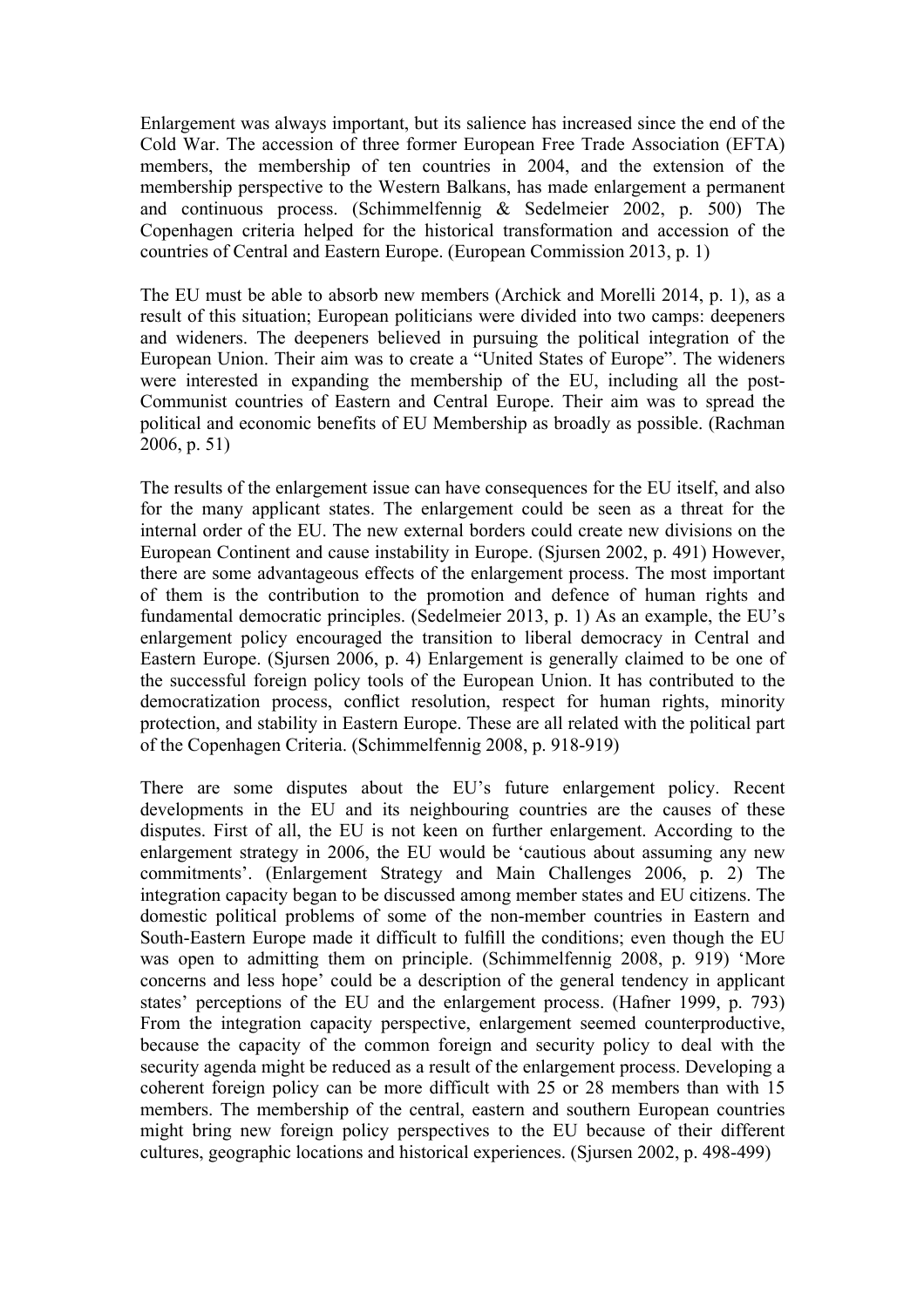Many researchers claim that the EU enlargement is in its limits; not only geographically but also in terms of public enthusiasm for further expansion. (Archick and Morelli 2014, p.1) The term of "enlargement fatigue" has become a serious issue in European countries. After Croatia's membership, and the EU's membership commitment to the other Western Balkan countries, the EU experts asserted that some of the European leaders and many of the EU citizens are reluctant about further EU enlargement. EU officials underline that the enlargement process must take into account the Union's "integration capacity." (Archick and Morelli 2014, p. 14-15)

Some other experts point out that the EU struggles with the identity of Europe; where Europe ends and what the EU stands for. These issues are related to the integration capacity of the EU. Thus the question is can countries like Ukraine or the southern Caucasus can be considered as a part of Europe? According to the common thought, the EU is unlikely to include the countries of "wider Europe" in the foreseeable future. (Archick and Morelli 2014, p. 15) Enlargement may be inevitable, but it is not seen as a priority by EU citizens. Priorities are concentrating on the EU's internal problems such as unemployment, national sovereignty, the EU democratic deficit and intolerance. (Hafner 1999, p. 796)

There are some reasons to guess that the enlargement strategy will not be available for a future Europe. Even though there are new members entering the EU (Croatia) and ongoing discussions with candidate states (Iceland, Montenegro, Serbia, the Former Yugoslav Republic of Macedonia and Turkey), the enlargement strategy has begun to change. First, the EU has internally begun to discuss its absorption capacity. All of the enlargement processes led to major institutional changes within the EU, and it seems that the EU is becoming reluctant to these changes. Second, European leaders are suspicious of the readiness of non-EU member states to adjust to the economic and political commitments. Third, the Euro-crisis has resulted in an inward-looking approach towards European integration. Finally, the EU can not go on enlarging forever, the increased number of members has also raised the question about the stopping point of the EU. These reasons show that the EU's foreign policy strategy of enlargement is less available for the EU as a future policy. If so, how can the EU continue to be effective in its foreign policy without an enlargement strategy? (Silander and Nilsson 2013, p. 444-445) The answer can be found in the European Neighbourhood Policy (ENP). The dispute about the deepening and widening of the EU is related to the capacity of the EU to cope with new members, but it has also paved the way for innovation in the field of foreign relations. (Delcour and Tulmets 2007, p. 5) Future enlargement plans include the Western Balkans. However, the Union's relations with the remaining post-Soviet states (Ukraine, Moldova, Belarus, Georgia, Armenia, Azerbaijan and Russia), also with the southern Mediterranean states and the Middle East, require new and effective policy instruments. (Comelli, Greco, and Tocci 2007, p. 206) The big-bang enlargement in 2004 resulted in a widened democratic Europe. After the enlargement success, the ENP was developed as an alternative strategy to enlargement, to develop good relationships with the new neighbouring states. (Silander and Nilsson 2013, p. 441)

The basis of the European Neighbourhood Policy was the Barcelona Process. It was the first step of managing the bilateral and regional relations between the European Union and its neighbours. In November 1995, the Ministers of Foreign Affairs of 15 EU members and 14 Mediterranean partners agreed to announce the Barcelona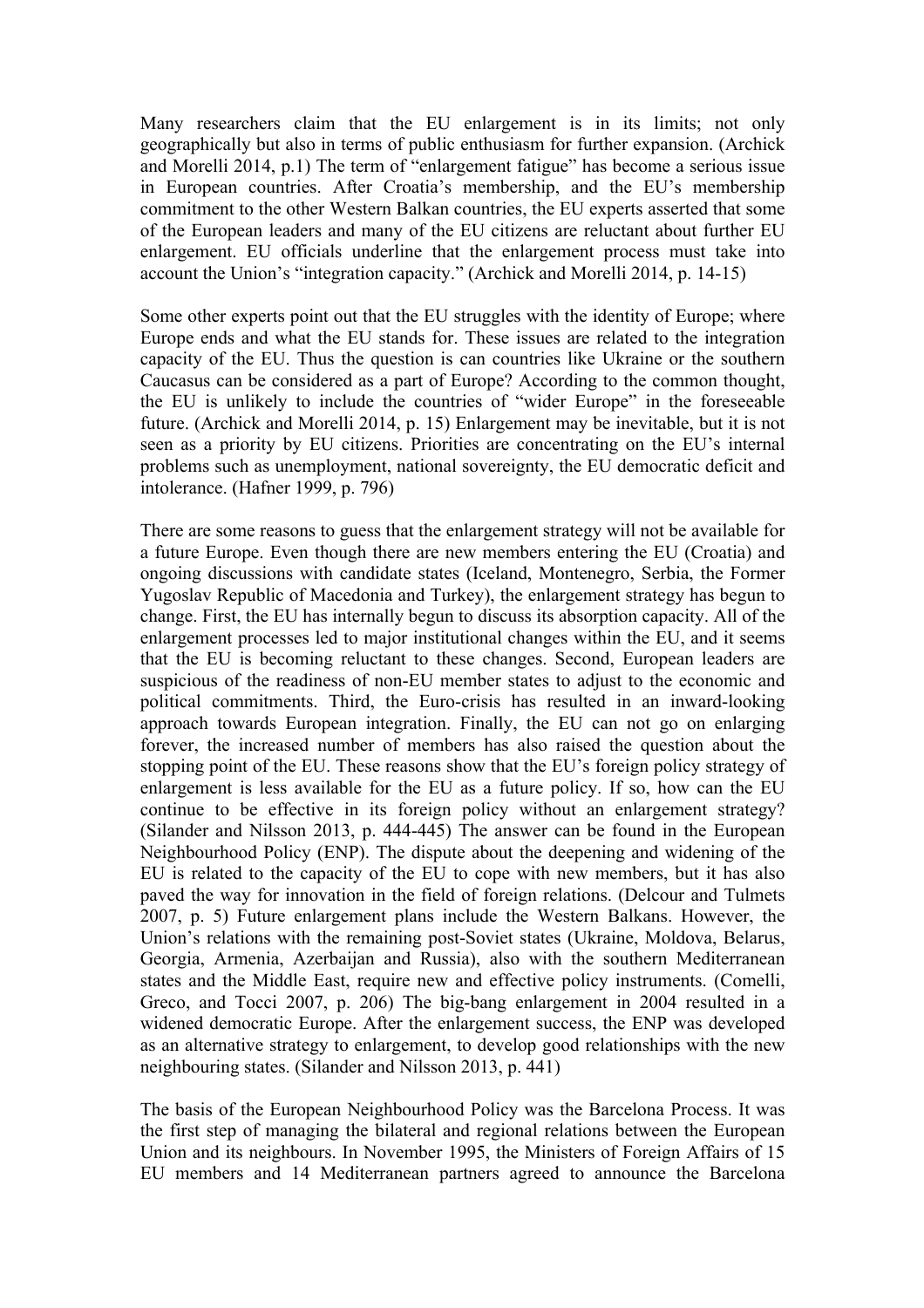Declaration; which was the basis of the Euro-Mediterranean Partnership. This process had three main objectives; "Political and Security Dialogue", "Economic and Financial Partnership" and "Social, Cultural and Human Partnership". (The Barcelona Process, p. 1) According to the Barcelona Declaration which had published on 27-28 November 1995; (The Barcelona Declaration, p. 1)

 $\triangleright$  Political and Security Dialogue: The participants express their conviction that the peace, stability and security of the Mediterranean region are a common asset which they pledge to promote and strengthen by all means at their disposal. To this end they agree to conduct a strengthened political dialogue at regular intervals, based on observance of essential principles of international law, and reaffirm a number of common objectives in matters of internal and external stability.

 $\triangleright$  Economic and Financial Partnership: The participants emphasize the importance they attach to sustainable and balanced economic and social development with a view to achieving their objective of creating an area of shared prosperity. The partners acknowledge the difficulties that the question of debt can create for the economic development of the countries of the Mediterranean region.

! Social, Cultural and Human Partnership: The participants recognize the traditions of culture and civilization throughout the Mediterranean region, the dialogue between these cultures and exchange them at human, scientific and technological level. This is an essential factor in bringing their people closer, promoting understanding between them and improving their perception of each other.

The next meeting of these countries' Ministers for Foreign Affairs had planned to be in 1997. (The Barcelona Declaration, p. 1) These meetings are punctuated by periodic meetings of Euro-Mediterranean Ministers of Foreign Affairs. So that the progress of the partnership could be improved through the changes in international issues. (The Barcelona Process, p. 1) As an example, since 1995, threats to the security of Euromed partners have significantly changed. These threats became less predictable, more diverse and they included issues such as terrorism, proliferation of weapons of mass destruction, anti-personnel landmines, regional conflicts and organised crime. (Political and Security Partnership, p. 1)

The policy was first outlined in a Commission Communication on "Wider Europe" in March 2003. (What is the European Neighbourhood Policy?, p. 1) This was an era where the European Union was preparing itself for the biggest enlargement. After a year, the Wider Europe, ten Central and Eastern European countries would be part of the EU; thus the content of the Wider Europe was shaped through the enlargement policies. According to it, the EU has a duty, not only towards its citizens and the new member states, but also towards its present and future neighbours to ensure continuing social cohesion and economic dynamism. The EU must act to promote regional cooperation and integration which are preconditions for political stability, economic development and the reduction of poverty. (Wider Europe-Neighbourhood: A New Framework for Relations with our Eastern and Southern Neighbours 2003, p. 3)

The main aim of the Commission was to create a 'ring of countries, sharing the EU's fundamental values and objectives'. The 'Wider Europe' policy can be defined as an explicit form of geographical integration between the EU and its neighbours. The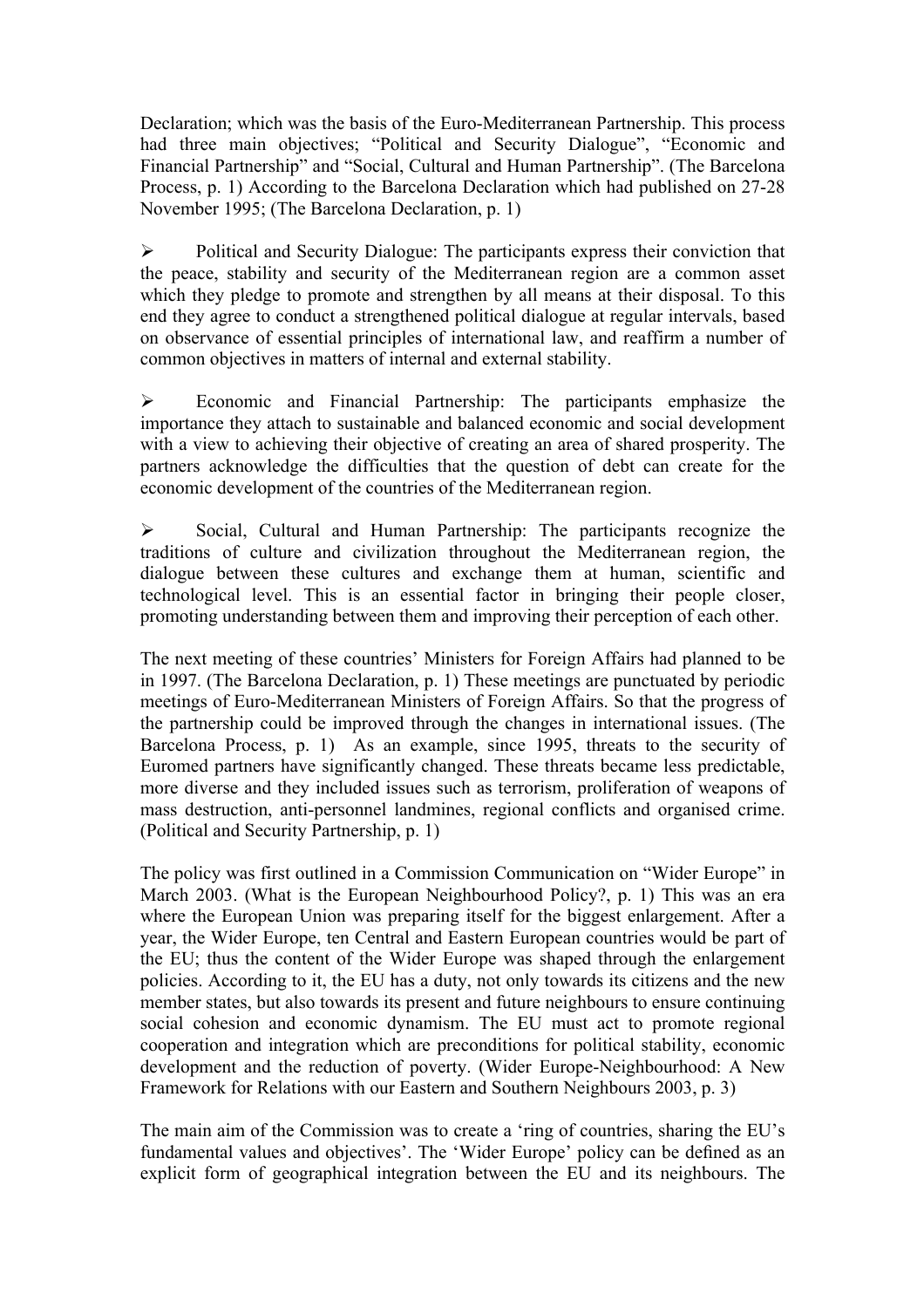ENP is not about enlargement, but can be seen as a tool to promote a mutual commitment to common values, democracy and human rights, rule of law, good governance, market economy principles and sustainable development. This policy provides a privileged relationship in which the neighbouring states can receive more support than other third-party countries have been offered. However, it can be said that the main idea of the ENP is to push neighbouring states to 'be like us, but not one of us'. (Silander and Nilsson 2013, p. 441) The dimensions of the relationship are related with the number of the values that are shared. (What is the European Neighbourhood Policy?, p. 1)

In order to avoid new dividing lines, the EU decided to create a 'ring of friends', through the European Neighbourhood Policy (ENP) with partner-countries geographically and politically. (Babayan 2011, p. 1) The European Neighbourhood Policy presents a challenge to the conceptualization of the European Union's relations to the world. (Jeandesboz 2007, p. 388) The ENP was introduced in 2004, after which, the Barcelona Process became the multilateral forum of dialogue and cooperation between the EU and its Mediterranean partners. The bilateral relations began to be managed under the ENP and through Association Agreements signed with each partner country. (The Barcelona Process, p. 1)

The ENP framework targeted 16 close neighbours; 10 of which were southern Mediterranean countries (Algeria, Egypt, Israel, Jordan, Lebanon, Libya, Morocco, Palestine, Syria, and Tunisia), and 6 of which were on the EU's eastern periphery (Armenia, Azerbaijan, Belarus, Georgia, Moldova, and Ukraine). (What is the European Neighbourhood Policy?, p. 1)

The ENP tries to transform the external borders and to create an area outside its boundaries that constitutes a stable, prosperous and friendly neighbourhood. (Dimitrovova 2010, p. 1) The ENP had underlined the Union's determination to avoid drawing new lines in Europe and to promote stability and prosperity within the new borders of the EU. The enlargement would serve to strengthen relations with Russia. It called for enhanced relations with Ukraine, Moldova, Belarus and the Southern Mediterranean countries to be based on a long term approach promoting reform, sustainable development and trade. (Wider Europe-Neighbourhood: A New Framework for Relations with our Eastern and Southern Neighbours 2003, p. 4) Because of the changes in geography, politics and culture both on the European continent and in the Mediterranean, the regional co-operations needed to be enriched. The Eastern Partnership, the Union for the Mediterranean and the Black Sea Synergy were examples of these co-operations. (What is the European Neighbourhood Policy?, p. 1)

In order to form closer relationships with the neighbours, and a zone of stability, security and prosperity, the EU and the ENP members accepted reforming objectives within certain areas; such as cooperation on political and security issues, mobility, environment, integration of transport and energy networks, scientific and cultural cooperation. The EU would provide financial and technical assistance to support the implementation of these objectives. (What is the European Neighbourhood Policy?, p. 2) The EU works closely with each of its Mediterranean partners so that the supports and reforms take into account according to each country's specific needs and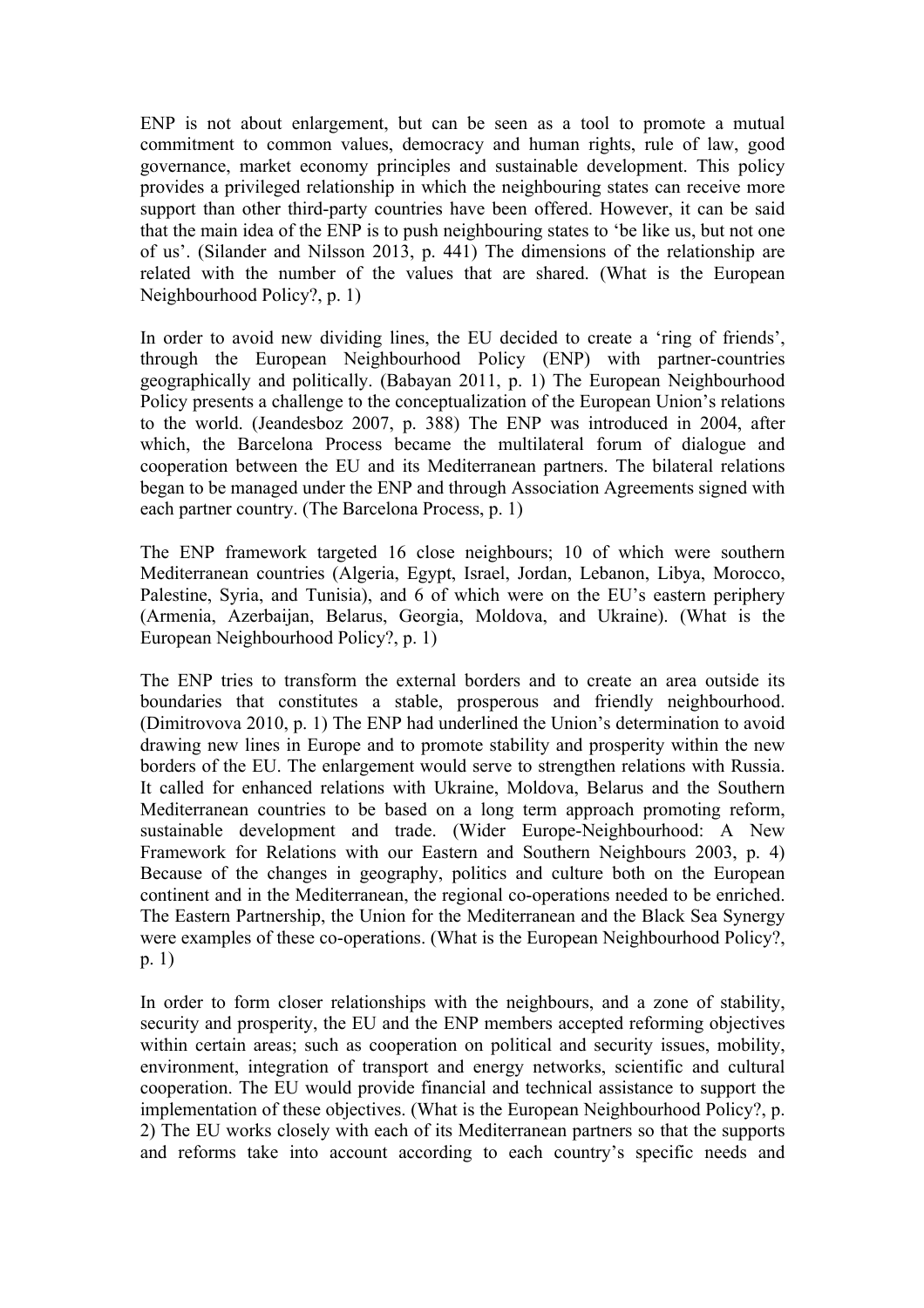characteristics. These kinds of actions are funded under the European Neighbourhood and Partnership Instrument (ENPI). (The Barcelona Process, p. 1)

One of the key elements of the ENP is the bilateral "Action Plans" between the EU and each ENP partner. These documents are negotiated with each country, based on the country's needs and capacities, as well as their interests and the EU's benefits. (What is the European Neighbourhood Policy?, p. 2) The procedures of the Action Plans are like the individual accession partnerships. They evaluate a roadmap to provide the needed reforms. When these priorities are fulfilled, the neighbour state becomes closer to the European Union. (Cremona and Hillion 2006, p. 11) However, among the neighbour states it is possible to make a distinction between the 'willing' and the 'passive' states. Among those without Action Plans the distinction can be as 'reluctant' and 'excluded' states. (Emerson, Noutcheva, and Popescu 2007, p. 1) Algeria, Belarus, Libya and Syria have not yet agreed to the Action Plans; thus the ENP is not fully activated for those countries. (What is the European Neighbourhood Policy?, p. 1)

The basis of the ENP is to allow the EU to develop an alternative to enlargement, while preventing future EU borders from becoming hard exclusionary boundaries and developing into integrated borderlands. The former purpose of the ENP is to promote border security and develop cross-border contacts and cooperation between the enlarged EU and its neighbours. The latter is to foster a 'ring of well-governed countries to the East of the EU and on the borders of the Mediterranean' and the main idea is inclusion but without membership. (Comelli, Greco, and Tocci 2007, p. 208)

At the external action of the EU, the ENP is an important determinant. As it is mentioned in the Security Strategy of the EU, via the ENP, the EU can contribute to global security and governance. (Cremona and Hillion 2006, p. 26) Under the Common Foreign and Security Policy, the EU has appointed Special Representatives for most of the crises regions in its neighbourhood and has launched operations in countries; such as Macedonia, Bosnia-Herzegovina, Moldova/Ukraine, the Palestinian Authority and Georgia. The EU has becoming active in the conflict regions in its neighbourhood. (Popescu 2007, p. 1)

According to the EU, the capacity of the ENP to strengthen cooperation between the EU and non-member states is related with both their individual ambitions as independent states and shared EU norms of democracy, human rights, rule of law, good governance, peace, security, market economy principles, and sustainable development. However, the EU Commission declares three normative challenges in the neighbouring states: the resolution of existing conflicts, promoting economic development, and the development and consolidation of democracies, including freedom of expression, rule of law, human rights, and a civil society. (Silander and Nilsson 2013, p. 448)

The European Eastern Partnership (EaP) was accepted in the spring of 2009 after years of policy development towards non-member states and as a specific eastern dimension of the ENP. The EaP is a complementary program with the EU's six eastern periphery countries (Armenia, Azerbaijan, Belarus, Georgia, Moldova, and Ukraine) designed to offer more concrete EU support in exchange for democratic and market-oriented reforms. The EU considers Russia to be a "strategic partner," but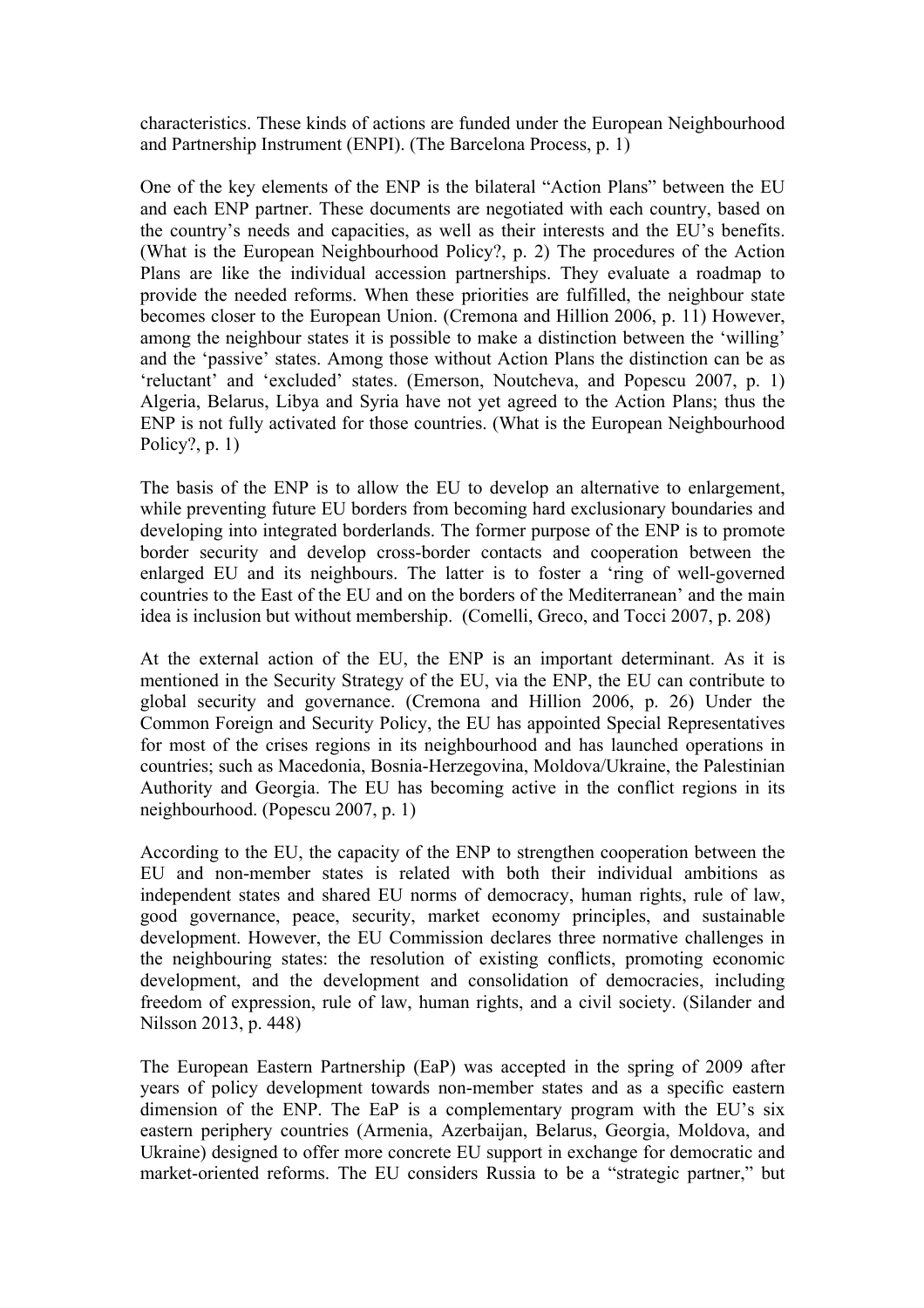Russia does not want to be a part of both the ENP and the EaP. (Archick and Morelli 2014, p. 13) In 2011, the EU claimed that a closer relation between neighbour states could provide for further economic integration of the EU market and eventually include the four fundamental freedoms of movement (persons, goods, services, and capital). (Silander and Nilsson 2013, p. 448)

It is argued that the EU vision of creating a ring of friends via the ENP has failed. Even though the number of EU members has increased, Europe remains divided between the EU member states and the others. The democratic decline in Russia, the conflict in Georgia in 2008, and the growing authoritarianism in Belarus and Ukraine have had negative effects on the notion of a whole, free, and democratized Europe. (Silander and Nilsson 2013, p. 442) However, some authors state that improving EU foreign policy via ENP framework is an indicator of international ambition, having particular consideration for Eastern neighbours' eagerness to be a part of the EU. (Melo 2014, p. 192)

## **Conclusion**

The limits of Europe have never been clearly identified by the EU; especially in the East. The ENP can be seen as a policy for excluding countries unlikely to fit under the EU's current definition of Europe. (Schimmelfennig, 2008, p.921-922) A successful integration of non-member states is vital to strengthen freedom, security and justice in Europe. It is not certain how the EU will continue its integration. However, the experts can suggest some scenarios for future evolution of the EU's relation; Fragmented Union, unreformed Union, strengthening of the Common Foreign and Security Policy, Status quo of the Union, and a Reformed and externally more dynamic Union can be listed as the topics of these scenarios. (Comelli, Greco, and Tocci 2007, p. 215-217)

The ENP offers the neighbour states a privileged relationship in return for a commitment to common values, democracy, human rights, rule of law, good governance, market economy principles, and sustainable development. Although the ENP is based on a deeper political relationship and economic integration, it does not include enlargement and does not offer an accession perspective. The ENP was not evaluated to cope with economic situations. However, the EU is trying to help the region through the current crisis both economically and politically. (Popescu and Wilson 2009, p. 7) Ten years after the launch of the ENP, it is possible to say that it has not worked effectively. Getting the neighbourhood policy right is crucial for the union's future as an international actor. Renewing and strengthening the ENP should be high on the agenda of the new EU leadership team that will take office toward the end of 2014.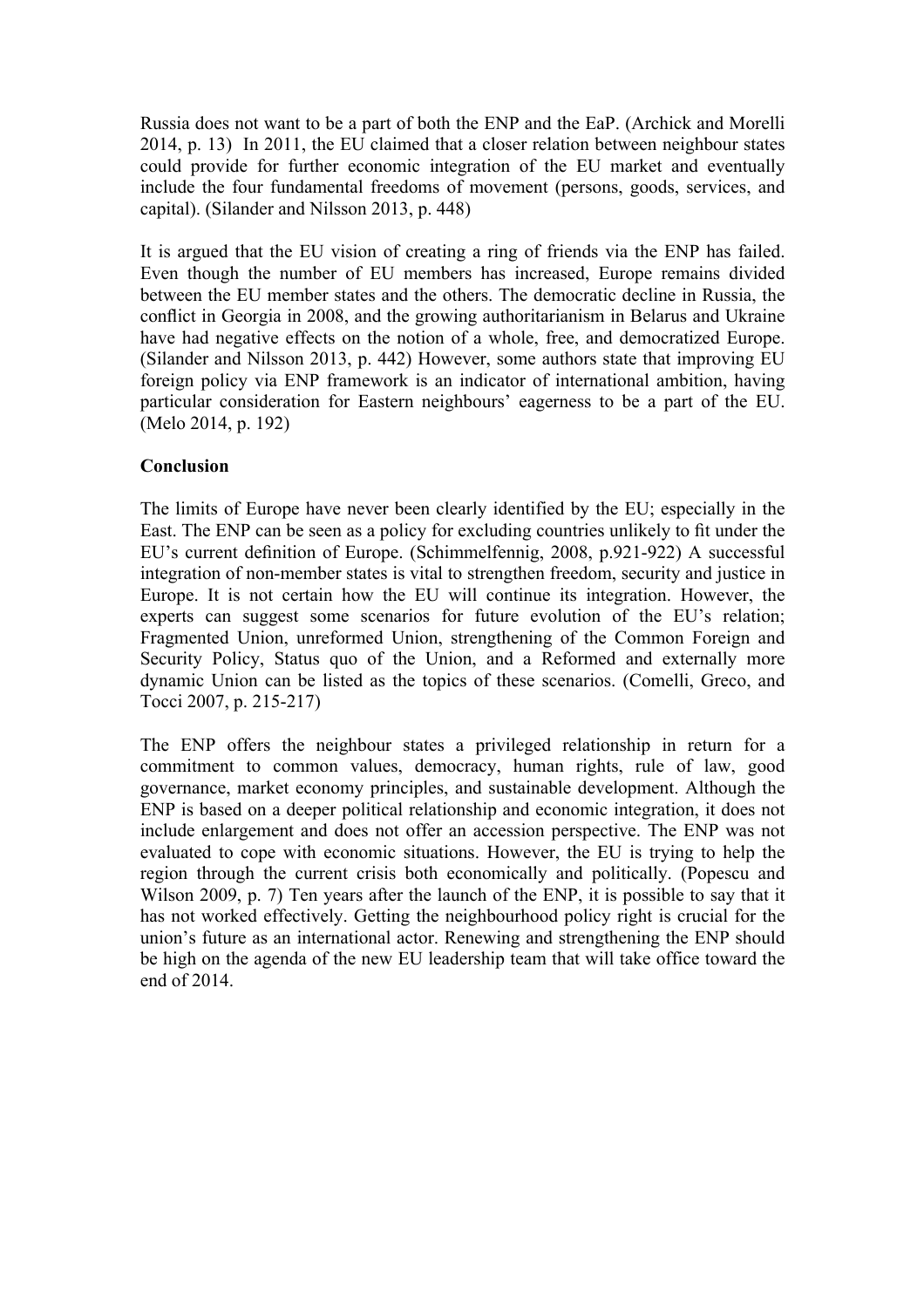## **Bibliography**

Archick K. and Morelli V. L. (2014) European Union Enlargement. *Congressional Research Service*. p.1-20.

Babayan N. (2011) Neighbour or Friend? EU Aspirations of the ENP Countries. http://www.balcanicaucaso.org/eng/Regions-and-countries/Moldova/Neighbour-or-Friend-EU-aspirations-of-the-ENP-countries-99654. (06.07.2014).

Comelli M., Greco E. & Tocci N. (2007) From Boundary to Borderland: Transforming the Meaning of Borders through the European Neighbourhood Policy. *European Foreign Affairs Review.* No.12. p. 203–218.

Communication from the Commission to the Council and the European Parliament. Wider Europe -Neighbourhood: A New Framework for Relations with our Eastern and Southern Neighbours. COM (2003) No.104. p. 3.

Cremona M. & Hillion C. (2006) L'Union fait la Force? Potential and Limitations of the European Neighbourhood Policy as an Integrated EU Foreign and Security Policy. *EUI Working Paper Law*. No.39. p. 1-31.

Delcour L. & Tulmets E. (2007) Is the European Union an International Actor in the Making? The Neighbourhood Policy as a Capability. *European Political Economy Review*. No.7. p. 3-8.

Dimitrovova B. (2010) Remaking Europe's Borders through the European Neighbourhood Policy. *Ceps Working Document*. No.327. p. 1-18.

Emerson M., Noutcheva G. & Popescu N. (2007) European Neighbourhood Policy Two Years on: Time indeed for an 'ENP Plus'. *CEPS Policy Brief*. No.126. p. 1-31.

Enlargement Strategy and Main Challenges 2006-2007. COM. 649. (2006). http://ec.europa.eu/enlargement/pdf/key\_documents/2006/nov/com\_649\_strategy\_pap er\_en.pdf.  $(27.06.2014)$ .

Enlargement, European Commission. (2013). http://ec.europa.eu/enlargement/policy/glossary/terms/elargement\_en.htm.  $(14.07.2014).$ 

European Commission (2013). Enlargement Strategy and Main Challenges 2013- 2014.http://ec.europa.eu/enlargement/pdf/key\_documents/2013/package/strategy\_pap er 2013 en.pdf. (14.07.2014).

Hafner D. F. (1999) Dilemas in Managing the Expanding EU: The EU and Applicant States' Points of View. *Journal of European Public Policy*. 6 (5). p. 783-801.

Jeandesboz J. (2007) Labelling the 'Neighbourhood': Towards a Genesis of the European Neighbourhood Policy. *Journal of International Relations and Development*. No.10. p. 387-416.

Melo F. (2014) Perspectives on the European Neighbourhood Policy Failure. *Journal of European Integration*. 36 (2). p. 189-193.

Political and Security Partnership. http://www.eeas.europa.eu/euromed/political\_en.htm. (24.07.2014).